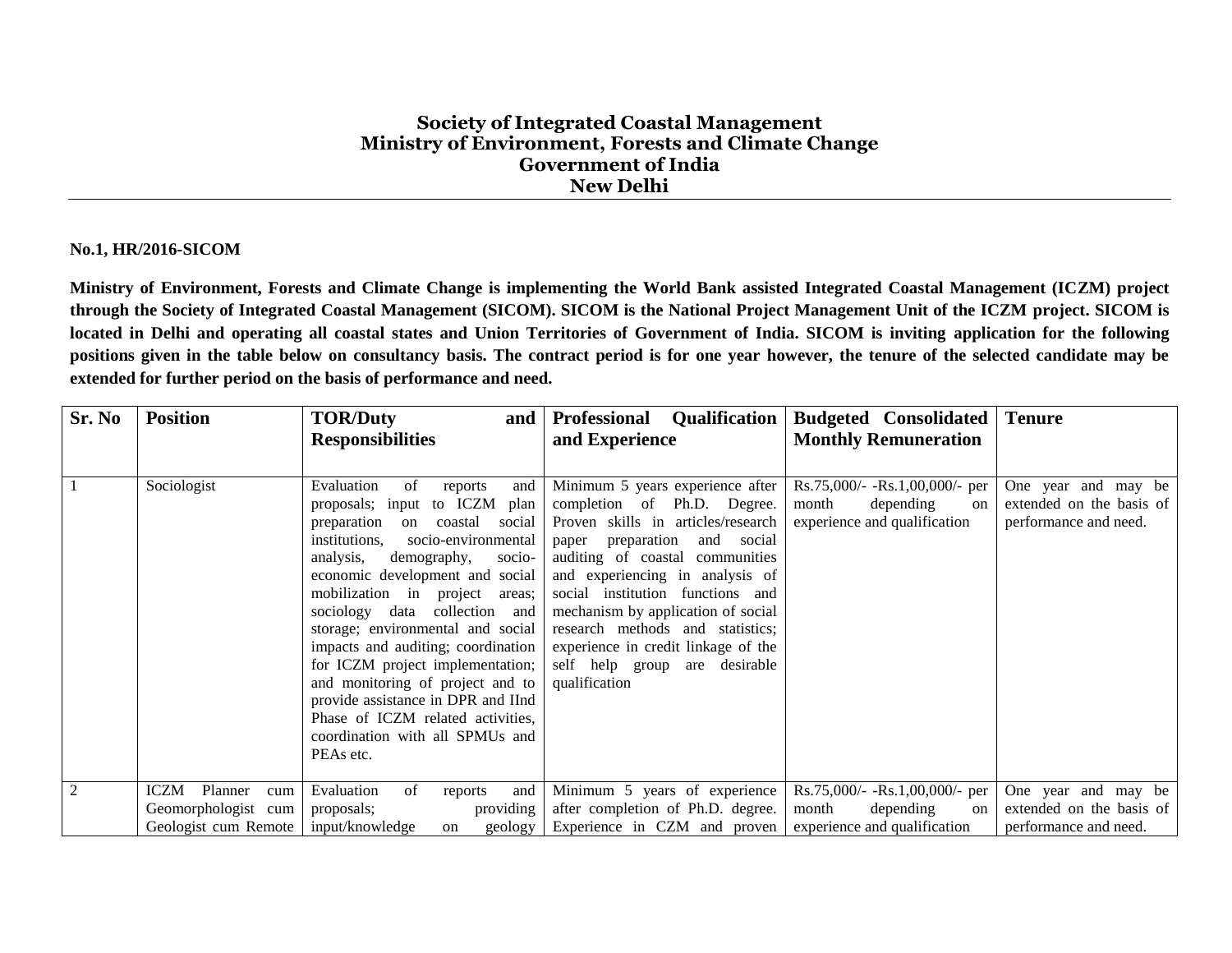|               | sensing experts<br>cum<br>geomorphologic | , geomorphology,<br>land<br>use<br>, mapping, geomorphologic change,<br>forecast, physical oceanography,<br>disaster management, generation of<br>maps RS &GIS support of ICZM<br>plan preparation ; data collection<br>and storage; evaluation of project<br>impacts; coordination for ICZM<br>project implementation ; monitoring<br>project impacts; DPR and IInd<br>phase of ICZM related activities<br>and coordination with all SPMUs<br>and PEAs. | Marine<br>skills in coastal and<br>geology/geomorphology<br>and<br>application of remote sensing and<br>GIS for coastal management are<br>desirable.                                                                                                                                                  |                                                             |                                                                          |
|---------------|------------------------------------------|----------------------------------------------------------------------------------------------------------------------------------------------------------------------------------------------------------------------------------------------------------------------------------------------------------------------------------------------------------------------------------------------------------------------------------------------------------|-------------------------------------------------------------------------------------------------------------------------------------------------------------------------------------------------------------------------------------------------------------------------------------------------------|-------------------------------------------------------------|--------------------------------------------------------------------------|
| $\mathcal{R}$ | Documentation<br>Consultant              | documentation; ICZM<br>Project<br>database<br>development;<br>communication such as newsletter,<br>Annual and periodical project<br>reports; library developments; web<br>design and updating of website etc<br>and coordination with all SPMUs<br>and PEAs.                                                                                                                                                                                             | Minimum 5 years of experience<br>after completion of the Master<br>degree and experience in design of $\vert$ experience and qualification<br>database(RDBMS),<br>and<br>in<br>networking;<br>knowledge<br>collection collation<br>and<br>dissemination of information are<br>desirable qualification | $Rs.60000/- - Rs. 70,000/-$ per<br>month<br>depending<br>on | One year and may be<br>extended on the basis of<br>performance and need. |

## **A. General Conditions**

- **(i) Candidate applying for more than one post should submit separate applications.**
- **(ii) Persons working in Government/Public Sector Undertakings/Autonomous organization should submit their applications through proper channel with vigilance clearance (Advance copy may be sent)**
- **(iii) Candidates will have to produce the proof of details furnished in their applications, in original, as and when required.**
- **(iv) Application received after due date, unsigned applications, applications where the post number is not filled in /not filled correctly, application if not followed by the copy through proper channel, and applications incomplete in any respect, will not be considered.**
- **(v) Canvassing in any form will be a disqualification.**
- **(vi) It may be noted that if any stage, it is discovered that an attempt has been made by the applicant to willfully conceal or misrepresent the facts, his candidature will be summarily rejected or his employment terminated.**
- **(vii) The applications must be sent in neatly hand written or typed out in A-4 size paper 210x297 mm.**
- **(viii) Application received after due date will not be considered.**
- **(ix) Fixation of higher remuneration may be considered for deserving candidates.**
- **B. Interested qualified persons may send application along with bio-data by post to the following address by 6th May 2016 upto 5:00 PM**